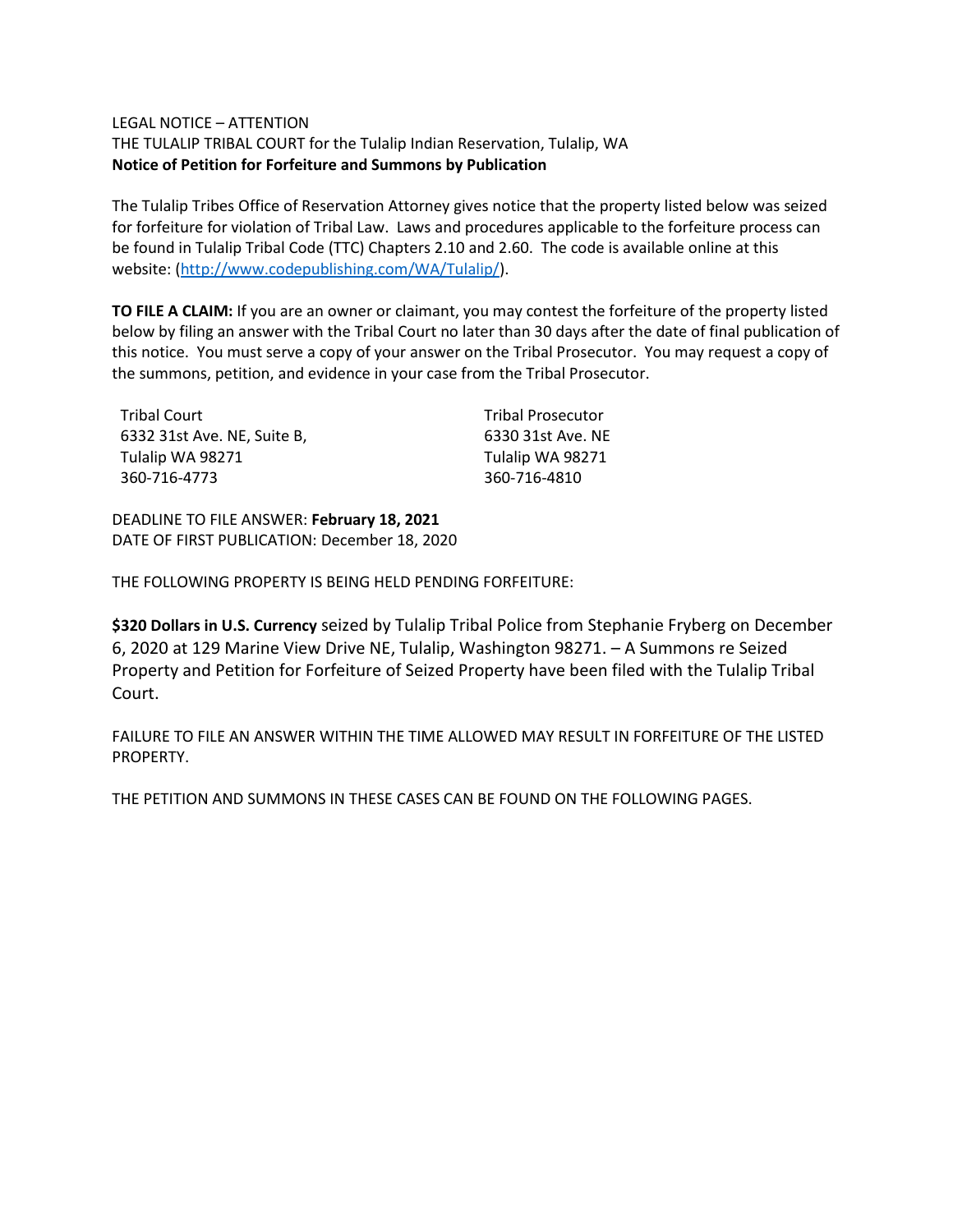|                                                                                                         | 11 Personal County                                                                                                                                                                                                                                                                                                                                                                                                                                                                                                                                                                    |  |
|---------------------------------------------------------------------------------------------------------|---------------------------------------------------------------------------------------------------------------------------------------------------------------------------------------------------------------------------------------------------------------------------------------------------------------------------------------------------------------------------------------------------------------------------------------------------------------------------------------------------------------------------------------------------------------------------------------|--|
|                                                                                                         | $\sim$ $Q$                                                                                                                                                                                                                                                                                                                                                                                                                                                                                                                                                                            |  |
|                                                                                                         |                                                                                                                                                                                                                                                                                                                                                                                                                                                                                                                                                                                       |  |
| <b>FOR THE TULALIP INDIAN RESERVATION</b>                                                               |                                                                                                                                                                                                                                                                                                                                                                                                                                                                                                                                                                                       |  |
|                                                                                                         |                                                                                                                                                                                                                                                                                                                                                                                                                                                                                                                                                                                       |  |
| IN REM THE FORFEITURE OF:                                                                               | NO. TUL-CV-FO-2020- 0759                                                                                                                                                                                                                                                                                                                                                                                                                                                                                                                                                              |  |
| THREE HUNDRED TWENTY                                                                                    | <b>SUMMONS RE SEIZED PROPERTY</b>                                                                                                                                                                                                                                                                                                                                                                                                                                                                                                                                                     |  |
|                                                                                                         | TPD Incident No.<br>20-3041                                                                                                                                                                                                                                                                                                                                                                                                                                                                                                                                                           |  |
|                                                                                                         | Primary Officer<br>M. Carrington                                                                                                                                                                                                                                                                                                                                                                                                                                                                                                                                                      |  |
|                                                                                                         | (Clerk's Action Required)                                                                                                                                                                                                                                                                                                                                                                                                                                                                                                                                                             |  |
| TO:                                                                                                     |                                                                                                                                                                                                                                                                                                                                                                                                                                                                                                                                                                                       |  |
| 2705 Joseph Charles Jr. Loop Road                                                                       |                                                                                                                                                                                                                                                                                                                                                                                                                                                                                                                                                                                       |  |
|                                                                                                         |                                                                                                                                                                                                                                                                                                                                                                                                                                                                                                                                                                                       |  |
| 12<br>YOU ARE HEREBY NOTIFIED that the Tulalip Tribes, Plaintiff, by and through its<br>13              |                                                                                                                                                                                                                                                                                                                                                                                                                                                                                                                                                                                       |  |
| prosecuting authority, has filed a petition with the Court that seeks to have forfeited, to the         |                                                                                                                                                                                                                                                                                                                                                                                                                                                                                                                                                                                       |  |
| 14<br>benefit of the Tribes, certain property that you allegedly own, claim, or have an interest.<br>15 |                                                                                                                                                                                                                                                                                                                                                                                                                                                                                                                                                                                       |  |
|                                                                                                         | Pursuant to Chapter 2.60.070§(4)(a), of the Tulalip Tribes Code of Law, you have thirty                                                                                                                                                                                                                                                                                                                                                                                                                                                                                               |  |
| (30) days after you have been served the petition and this summons to file with the Court a             |                                                                                                                                                                                                                                                                                                                                                                                                                                                                                                                                                                                       |  |
| response to the allegations described in the petition. No extension of the time for filing the          |                                                                                                                                                                                                                                                                                                                                                                                                                                                                                                                                                                                       |  |
| response may be granted. Failure to respond within 30 days may bar you from presenting                  |                                                                                                                                                                                                                                                                                                                                                                                                                                                                                                                                                                                       |  |
| evidence at any later evidentiary hearing regarding the seized property. Further, if no response        |                                                                                                                                                                                                                                                                                                                                                                                                                                                                                                                                                                                       |  |
|                                                                                                         |                                                                                                                                                                                                                                                                                                                                                                                                                                                                                                                                                                                       |  |
|                                                                                                         |                                                                                                                                                                                                                                                                                                                                                                                                                                                                                                                                                                                       |  |
|                                                                                                         |                                                                                                                                                                                                                                                                                                                                                                                                                                                                                                                                                                                       |  |
|                                                                                                         |                                                                                                                                                                                                                                                                                                                                                                                                                                                                                                                                                                                       |  |
|                                                                                                         | the<br>Clerk's<br>Office<br>on-line<br>and<br>at:                                                                                                                                                                                                                                                                                                                                                                                                                                                                                                                                     |  |
| http://www.codepublishing.com/WA/Tulalip/                                                               |                                                                                                                                                                                                                                                                                                                                                                                                                                                                                                                                                                                       |  |
|                                                                                                         | IN THE TULALIP TRIBAL COURT<br><b>TULALIP, WASHINGTON</b><br>DOLLARS in U.S. Currency (\$320)<br>Stephanie Fryberg<br>Tulalip, WA 98271<br>is filed within 30 days after service of the petition and summons, the Court, upon motion of the<br>Tribes, shall order the property forfeited to the Tribes.<br>Chapter $2.60.070\$ (4)(b) governs responses to forfeiture petitions. The Clerk's Office<br>does not provide legal advice. It is your responsibility to familiarize yourself with the applicable<br>law—which<br>available<br>from<br>tribal<br>$\overline{\mathbf{1}}$ s |  |

 $\frac{26}{ }$ 

 $\label{eq:2} \begin{split} \mathcal{L}_{\text{max}}(\mathbf{y}) &= \frac{1}{2} \sum_{i=1}^{N} \mathcal{H}_i \\ \mathcal{L}_{\text{max}}(\mathbf{y}) &= \frac{1}{2} \sum_{i=1}^{N} \mathcal{H}_i \\ \mathcal{L}_{\text{max}}(\mathbf{y}) &= \frac{1}{2} \sum_{i=1}^{N} \mathcal{H}_i \\ \mathcal{L}_{\text{max}}(\mathbf{y}) &= \frac{1}{2} \sum_{i=1}^{N} \mathcal{H}_i \\ \mathcal{L}_{\text{max}}(\mathbf{y}) &= \frac{1}{2} \sum_{i=1}^{N} \$ 

2020 DEC 15 PM 1:43

 $\mathbf{1}$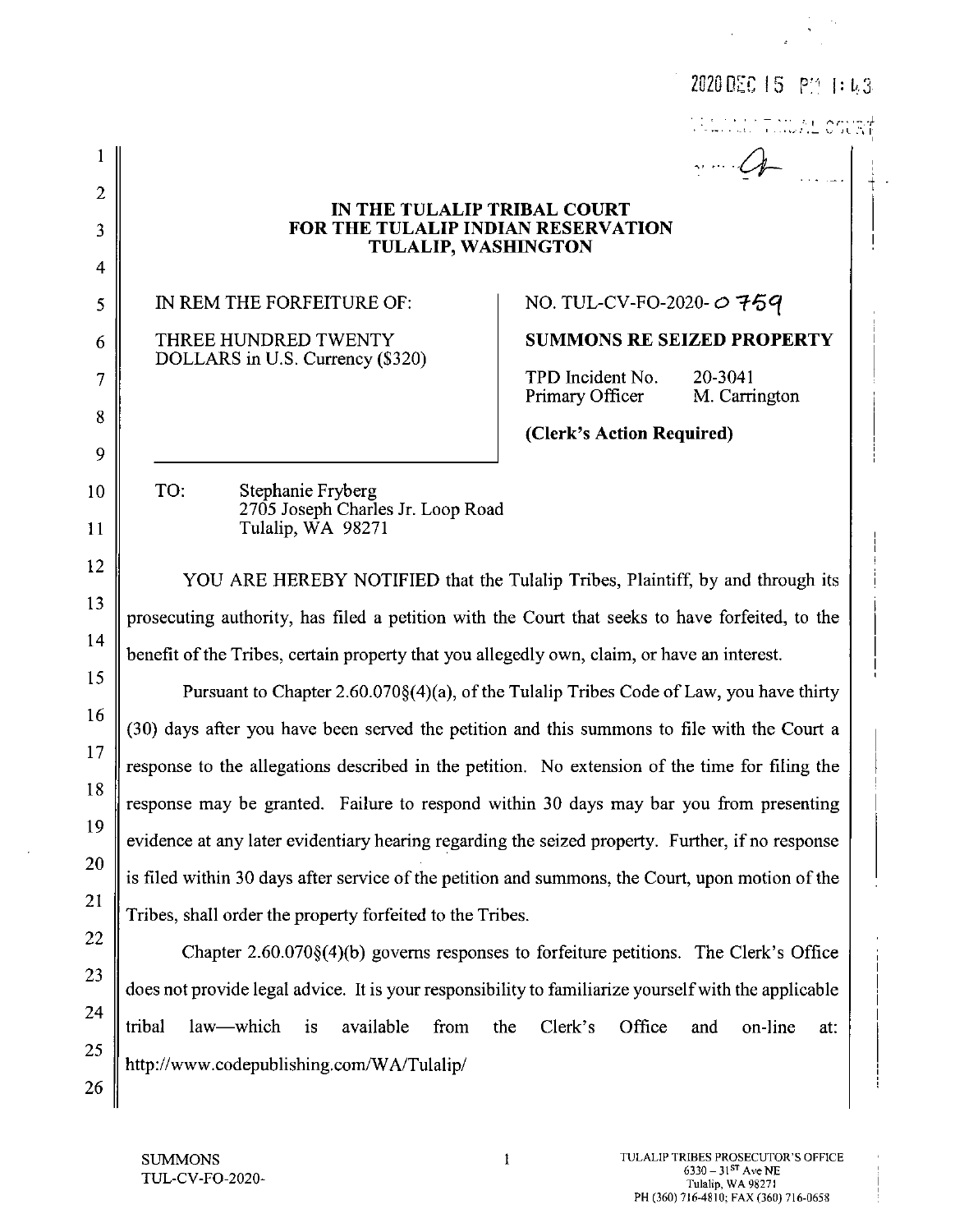|                | Your response must be mailed to, or personally filed with, the Clerk's Office at 6332-  |
|----------------|-----------------------------------------------------------------------------------------|
| $\overline{2}$ | 31 <sup>st</sup> Ave NE, Suite B, Tulalip WA 98271.                                     |
| 3              | Questions regarding the petition should be addressed to the Tulalip Tribes Prosecutor's |
| $\overline{4}$ | Office at 360-716-4810, not to the Clerk's Office.                                      |
| $\mathfrak{S}$ |                                                                                         |
| 6              | DATED this $15\frac{1}{2}$ day of December, 2020.                                       |
| 7              |                                                                                         |
| 8              |                                                                                         |
| 9              | <b>CLERK OF THE COURT</b>                                                               |
| 10             |                                                                                         |
| 11             |                                                                                         |
| 12             |                                                                                         |
| 13             |                                                                                         |
| 14             |                                                                                         |
| 15             |                                                                                         |
| 16             |                                                                                         |
| 17             |                                                                                         |
| 18             |                                                                                         |
| 19             |                                                                                         |
| <b>20</b>      |                                                                                         |
| 21             |                                                                                         |
| 22             |                                                                                         |
| 23             |                                                                                         |
| 24             |                                                                                         |
| 25             |                                                                                         |
| 26             |                                                                                         |

 $\sim$   $\sim$ 

 $\sim$ 

 $\mathcal{A}^{\pm}$ 

þ,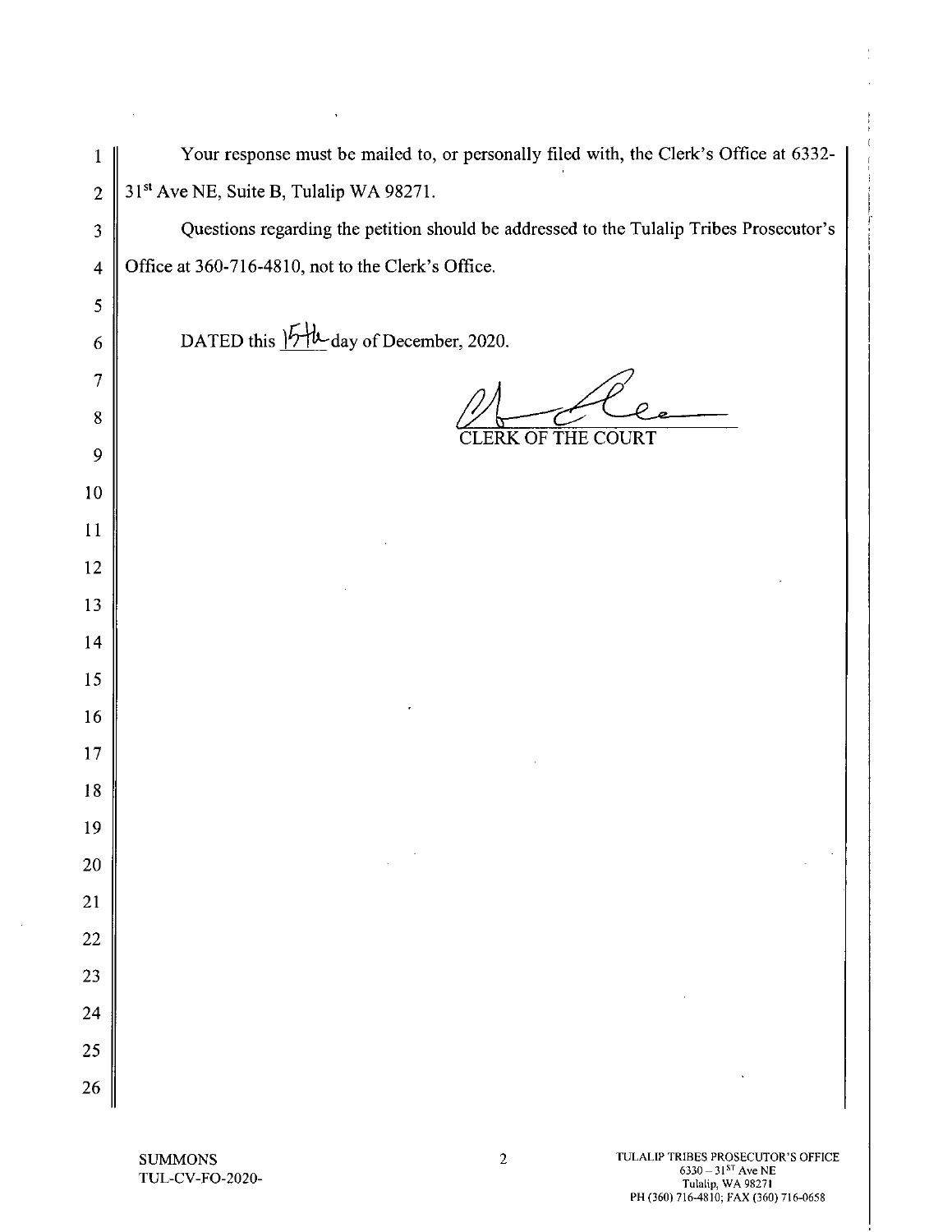2020 DEC 15 PM 1:42

**INTERNATIONAL COURT** 

 $\mathcal{A}$ 

## IN THE TULALIP TRIBAL COURT FOR THE TULALIP INDIAN RESERVATION **TULALIP, WASHINGTON**

IN REM THE FORFEITURE OF: THREE HUNDRED TWENTY DOLLARS in U.S. Currency (\$320)

 $\mathbf{1}$ 

 $\overline{2}$ 

 $\overline{\mathbf{3}}$ 

 $\overline{4}$ 

5

6

 $\overline{7}$ 

8

9

10

11

12

13

 $14$ 

NO. TUL-CV-FO-2020- $\ddot{\nu}$  759

## PETITION FOR FORFEITURE OF **SEIZED PROPERTY**

TPD Incident No. 20-3041 Primary Officer M. Carrington

COMES NOW the Tulalip Tribes, Plaintiff, by and through its prosecuting authority, to petition the Court to institute proceedings for the forfeiture of the property described in section I, below. The Court has subject matter jurisdiction over these proceedings, and this Petition is made pursuant to, Chapter 2.60 of the Tulalip Tribes Code of Law.

**SUBJECT PROPERTY** 

As described in detail in Tulalip Police Incident Report #20-3041, which is on file with 15 the Tulalip Tribal Court under this cause number, on or about the 6<sup>th</sup> day of December, 2020, 16 Tulalip Tribal Police (TPD) seized a \$320 from Stephanie Fryberg in the vicinity of 129 Marine  $17$ View Drive NE, Tulalip, Washington in connection with narcotics trafficking on the Tulalip 18 Reservation. 19

I.

## II. **AUTHORITY** 20 Because the Subject Money was furnished or intended to be furnished by any person in 21 exchange for a controlled substance or listed chemical in violation of Tulalip Law, it is subject 22 to forfeiture pursuant to Tulalip Tribal Code  $2.60.020\$  $(7)$ . 23

24 Ш. **CLAIMANTS** Stephanie Fryberg, from whom the subject property was seized, is the only person who 25 the Tribes knows or has reason to believe has or may assert a claim to the subject property. 26

 $\mathbf{I}$